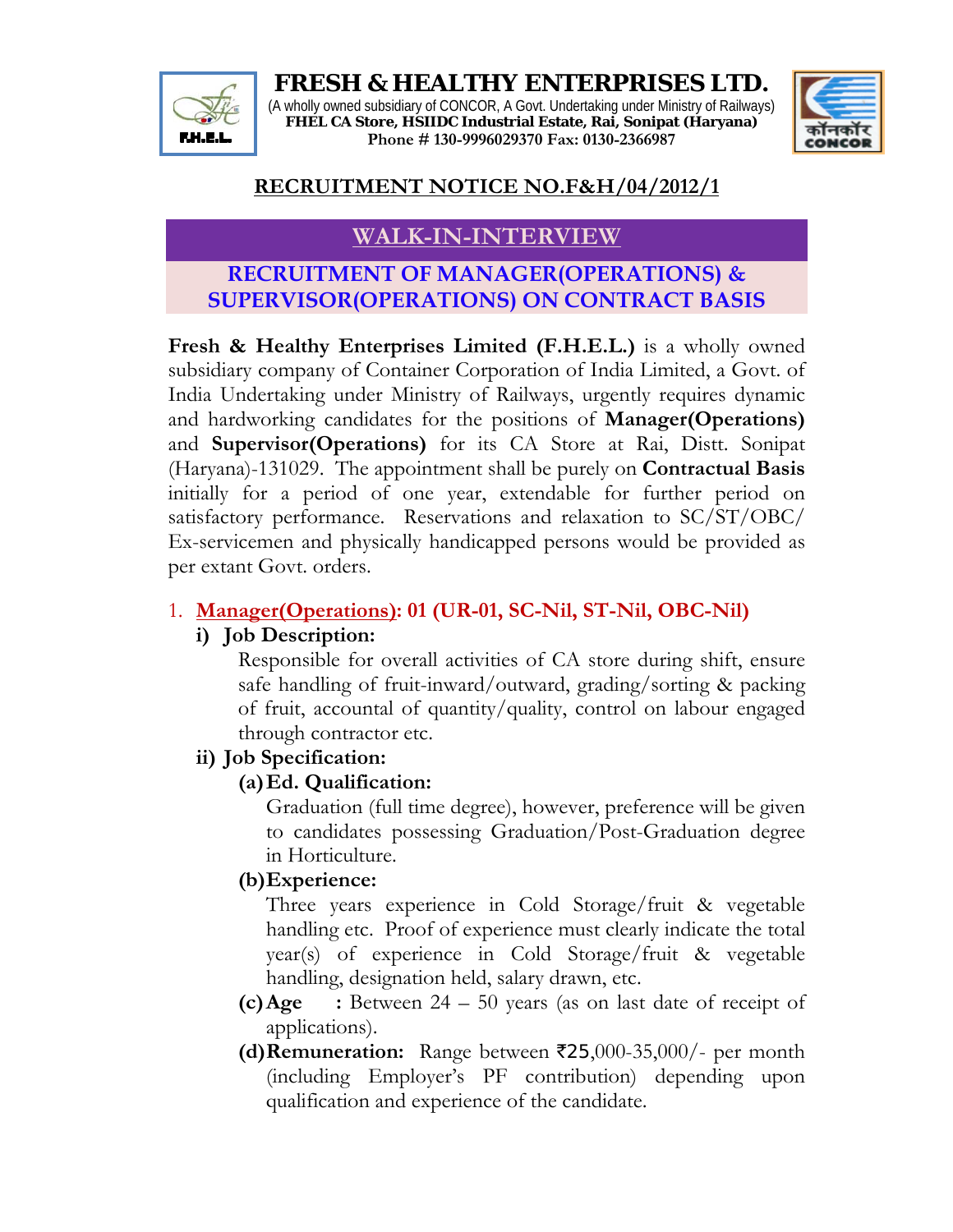**(e)Tenure of contract:** The candidate selected for the post of Manager(Operations) will be appointed initially for a period of one year, extendable for further period at the sole discretion of management subject to physical fitness and satisfactory performance.

#### 2. **Supervisor(Operations): 01 (UR-01, SC-Nil, ST-Nil, OBC-Nil)**

## **i) Job Description:**

To assist Manager(Operations) in operations activities of CA Store.

#### **ii) Job Specification:**

#### **(a) Ed. Qualification:**

Graduation(full time degree), however, preference will be given to candidates possessing Graduation/Post-Graduation degree in Horticulture.

## **(b) Experience:**

One year experience in Cold Storage/fruit & vegetable handling etc. Proof of experience must clearly indicate the total year(s) of experience in Cold Storage/fruit & vegetable handling, designation held, salary drawn, etc.

- **(c) Age :** Between 22 45 years (as on last date of receipt of applications).
- **(f) Remuneration:** Range between  $\bar{\tau}$ 12,000 20,000/- per month (including Employer's PF contribution) depending upon qualification and experience of the candidate.
- **(d) Tenure of contract:** The candidate selected for the post of Supervisor(Operations) will be appointed initially for a period of one year, extendable for further period at the sole discretion of Management subject to physical fitness and satisfactory performance.

#### **General Conditions:**

- 1. **Eligible candidates as per criteria laid down in the advertisement may register by forwarding his/her duly completed Application Form (strictly as per given below format) along with attested copies of all relevant documents to Asstt. Manager (HR), F.H.E.L. CA STORE, HSIIDC Industrial Estate, Rai, Sonepat (Haryana)-131029 in person or by registered/speed post on or before 1700 hrs of 24.07.2012.**
- 2. Candidates are advised to ensure receipt of their applications in this office by the stipulated date/time period. This office will not be responsible in any way, for non-receipt of applications/postal delays.
- 3. The eligibility of the candidates will be determined as on **24.07.2012** i.e. the closing date of receipt of **Application Forms** against advertisement No.F&H/04/2012/1.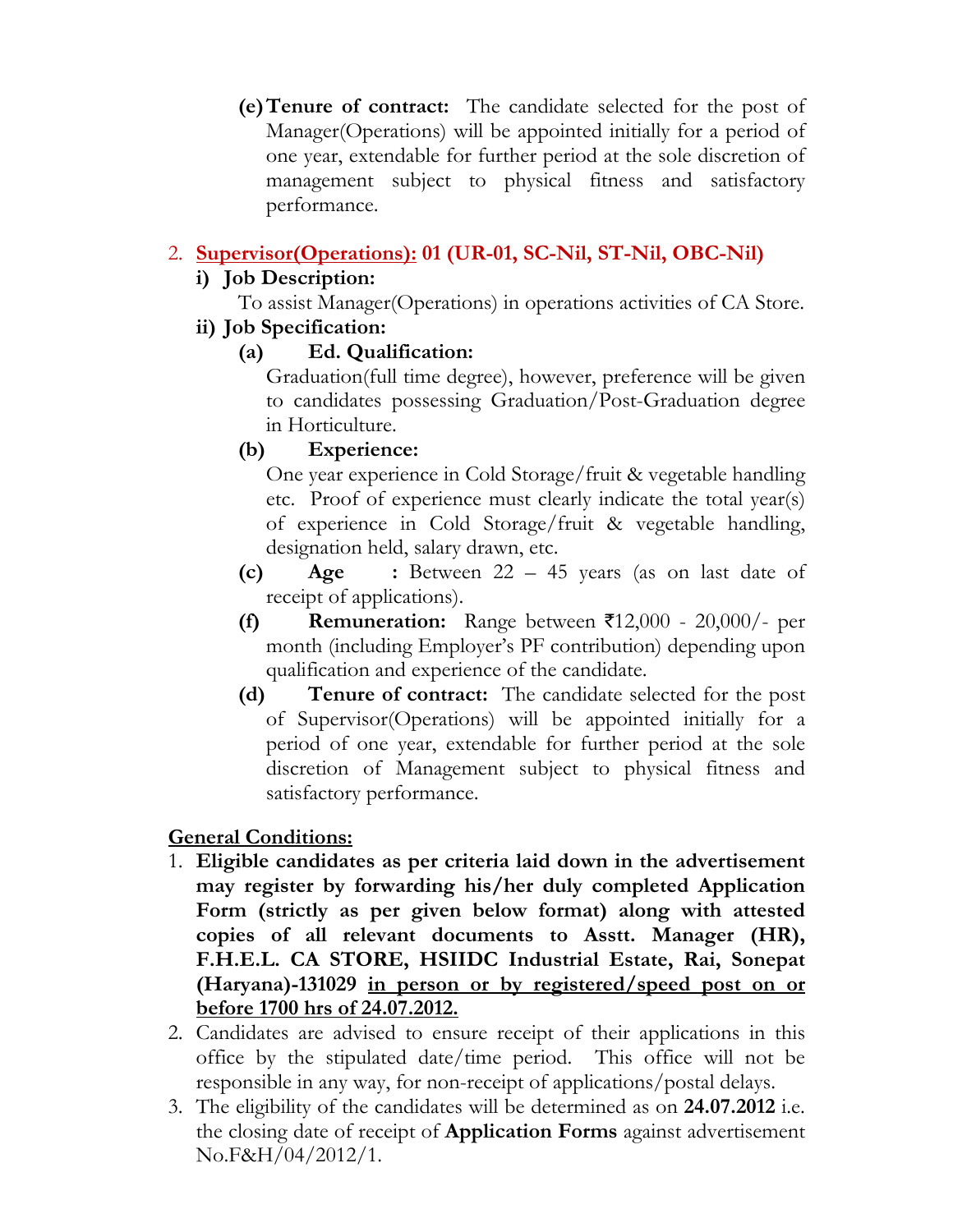- 4. Eligible candidates, who fulfill the advertised essential qualifications/experience etc. as per advertisement for the above mentioned posts, are advised to appear directly for **Walk-in-Interview** on **31.07.2012** at **F.H.E.L. CA STORE, HSIIDC Industrial Estate, Rai, Distt. Sonepat (Haryana)-131029** along with duly filled in Application Form and all original documents with attested photocopies in support of age, academic qualification, experience, SC/ST/OBC certificate, if applicable. **No separate communication will be sent to the candidates for interview.** If any candidate does not attend the Walk-in-Interview on the aforesaid date, no other chance for interview will be given to him/her.
- 5. In case any candidate does not possess the prescribed qualification/experience etc, in that event his candidature can be cancelled even after the interview and selection.
- 6. All qualifications should be from Govt. recognized University/Institute.
- 7. Reservation for SC/ST/OBC/Ex-Servicemen and physically handicapped will be made as per Govt. of India rules applicable from time to time.
- 8. Selected candidates are liable to posted anywhere in the region/India.
- 9. Convassing in any form will disqualify the candidate. Candidate working in Govt./Public Sector Undertaking/Autonomous bodies should produce No Objection Certificate at the time of interview failing which he/she will not be allowed to attend the interview.
- 10.The candidate should possess requisite minimum year(s) of experience as on 24/07/2012 i.e. last date for receipt of applications. Any kind of training/trainer/appointment letters/apprenticeship experience shall not be counted towards post qualification experience.
- 11.Besides Application Form & a recent passport size photograph affixed on it, the candidates should also bring **ORIGINAL** and **ONE SET OF ATTESTED COPIES** of relevant documents viz. proof of age, marks-sheets, degree and certificates of experience (offer letters not acceptable), proof of identity & permanent address, employer certified last pay slip, other testimonials etc. at the time of interview. **Candidates not having original certificates/marks sheets, degrees and other testimonials will not be interviewed.**
- 12.No traveling expenses will be paid to the candidates for appearing in the walk-in-interview.
- 13.Experience mentioned should be in the area specified in the job description/specification of the post and **proof of experience must clearly indicate the total year(s) of experience in Cold Storage/fruit & vegetable handling, designation held, salary drawn, etc.**
- 14.Management has the right to cancel the recruitment at any time without any notice.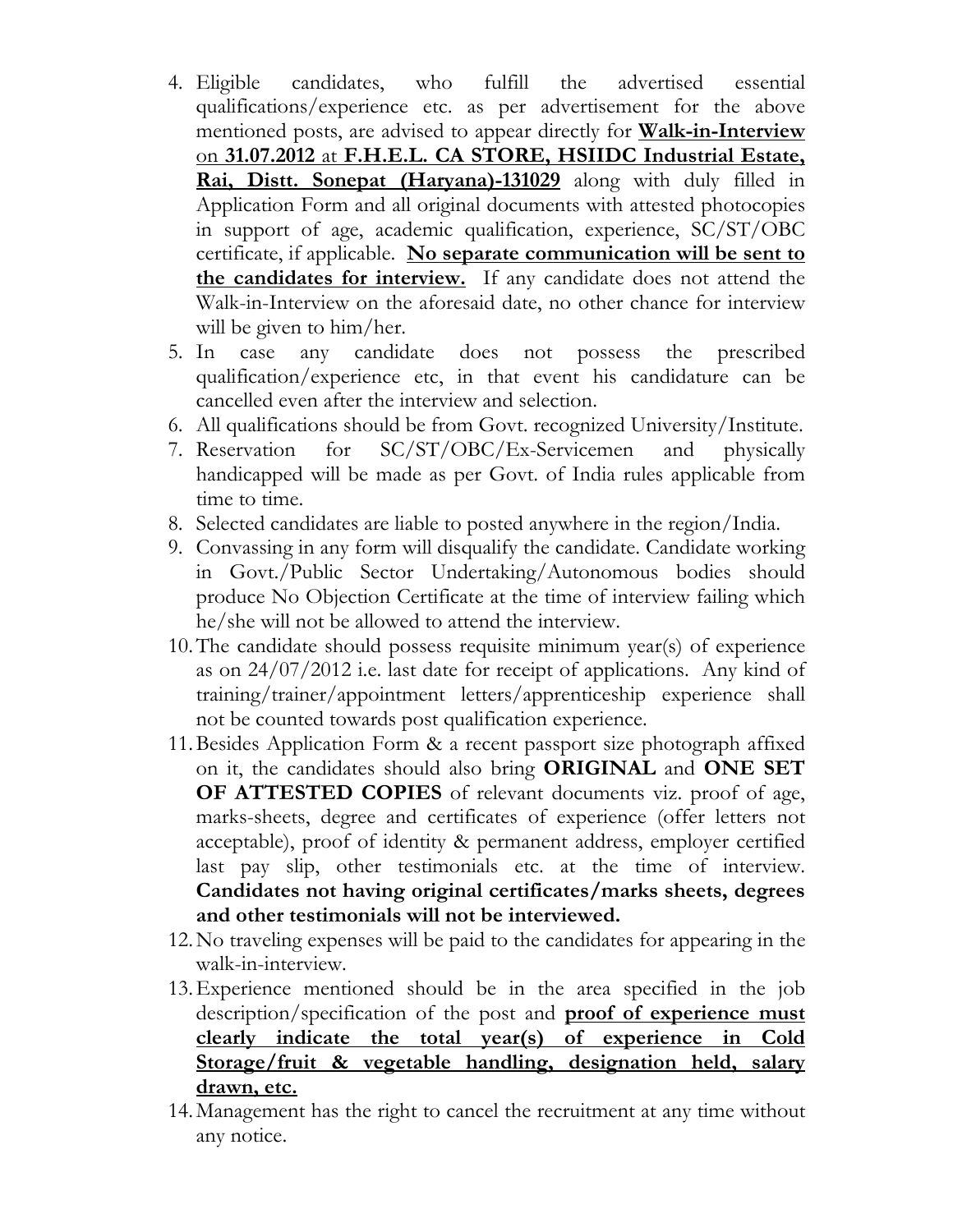- 15.Candidates desirous of appearing for more than one post must send separate applications for each post.
- 16.Applicants in Govt./semi Govt./PSUs should apply through Proper Cahnnel.
- 17.Application Form should be strictly as per **prescribed format given below** and those not conforming to the format or without/unclear/ambiguous certificates may be summarily rejected.
- 18.The list of eligible/not eligible candidates will be displayed on the notice board of this office as well as our website **http://concorindia.com/recruitment\_notices/aspx and http://fhel.co.in** on 27.07.2012 or can be enquired over telephone nos.0130-2366988/ 89 or 9996959052.
- 19.The candidates who have been shown as not eligible, may contact Assistant Manager(HR) at (0)9996959052/0130-2366988/89 (Extn 108) on or before 30.07.2012 so that any genuine grievances regarding their non-eligibility can be redressed. No representation/request will be entertained after the expiry of above period.
- 20.For any other clarifications, please contact Asstt.Manager(HR) on phone nos.(0)9996029371/ 9996959052/0130-2366988/89 (Extn 108).

# **IMPORTANT DATES**

**LAST DATE FOR RECEIPT OF APPLICATIONS On or before 1700 hrs of 24/07/2012** 

#### **DATE OF WALK-IN-INTERVIEW 0900 hrs on 31/07/2012**

#### **VENUE FOR WALK-IN-INTERVIEW**

**FHEL CA Store, HSIIDC Industrial Estate, Rai, Distt. Sonipat-131029** 

#### **IMPORTANT NOTE:**

**Applications received from eligible candidates along with requisite attested copies of documents upto 1700 hrs of 24/07/2012 shall only be entertained. Applications received late due to postal delays or otherwise, shall not be entertained.**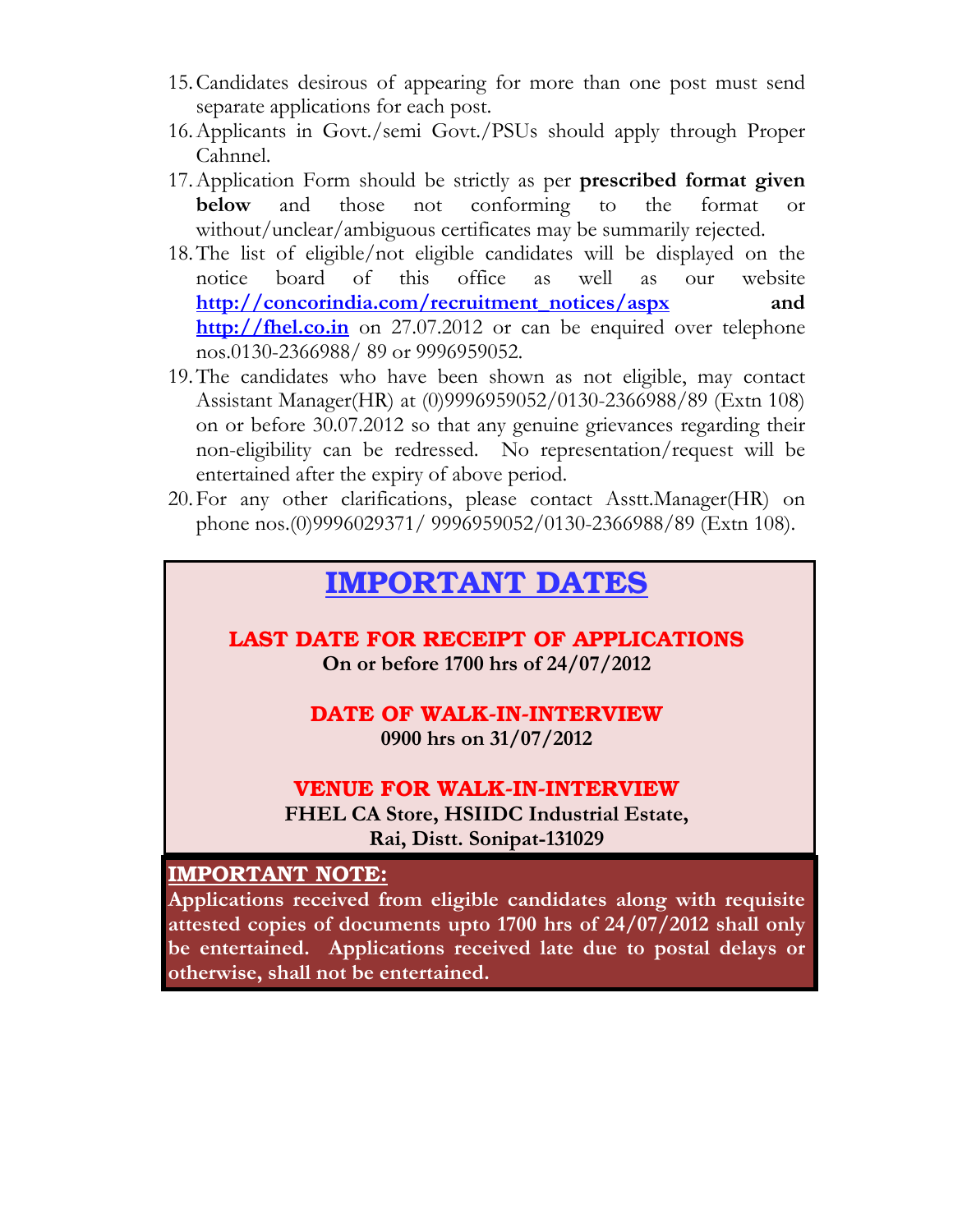|                             |                                |                    | <b>APPLICATION FORMAT</b><br>(To be filled up/typewritten in capital letters) |               |                |  |
|-----------------------------|--------------------------------|--------------------|-------------------------------------------------------------------------------|---------------|----------------|--|
|                             | Rectt.Notice No.F&H/04/2012/01 |                    | Photograph to                                                                 |               |                |  |
|                             | POST APPLIED FOR               |                    | be affixed                                                                    |               |                |  |
| $\mathbf{1}$ .              | Name of candidate              |                    |                                                                               |               |                |  |
| 2.                          | Father/husband's Name          |                    |                                                                               |               |                |  |
| 3.                          | Date of birth                  |                    |                                                                               |               |                |  |
| 4.                          | <b>Permanent Address</b>       |                    |                                                                               |               |                |  |
|                             |                                |                    |                                                                               |               |                |  |
|                             |                                |                    |                                                                               |               |                |  |
| 5.                          | <b>Correspondence Address</b>  |                    |                                                                               |               |                |  |
|                             |                                |                    |                                                                               |               |                |  |
|                             |                                |                    |                                                                               |               |                |  |
|                             |                                |                    |                                                                               |               |                |  |
| <b>Contact Number</b><br>6. |                                |                    |                                                                               |               |                |  |
|                             |                                |                    |                                                                               |               |                |  |
| 7.                          | (*)Category(SC/ST/OBC/         |                    |                                                                               |               |                |  |
| 8.                          |                                |                    | (*) Educational & professional qualification from matriculation onwards       |               |                |  |
| SN                          | Exam passed                    | Year of<br>passing | Board/University                                                              | Main Subjects | %age/<br>Divn. |  |
|                             |                                |                    |                                                                               |               |                |  |
|                             |                                |                    |                                                                               |               |                |  |
|                             |                                |                    |                                                                               |               |                |  |
|                             |                                |                    |                                                                               |               |                |  |
|                             |                                |                    |                                                                               |               |                |  |
|                             |                                |                    |                                                                               |               |                |  |